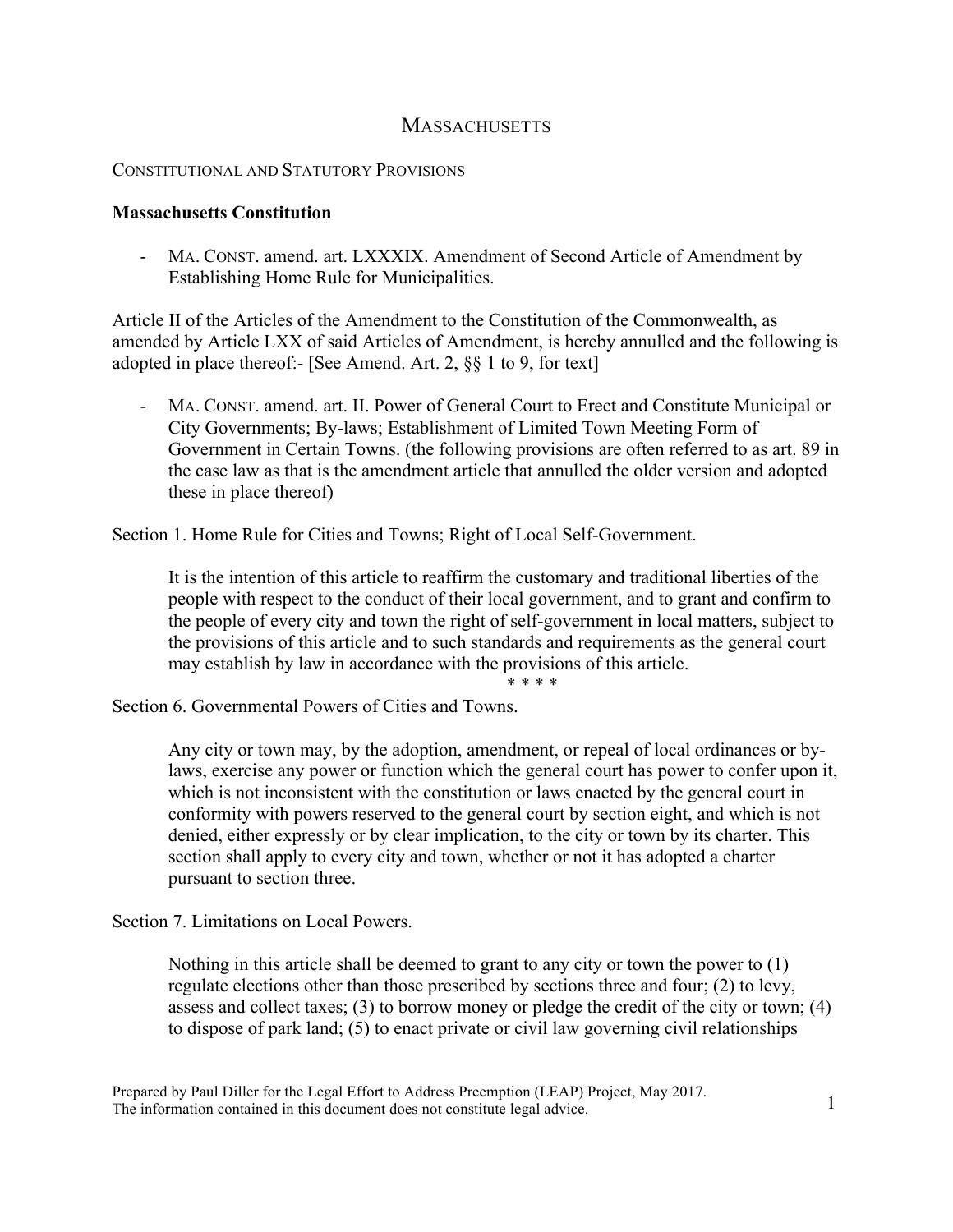except as an incident to an exercise of an independent municipal power; or (6) to define and provide for the punishment of a felony or to impose imprisonment as a punishment for any violation of law; provided, however, that the foregoing enumerated powers may be granted by the general court in conformity with the constitution and with the powers reserved to the general court by section eight; nor shall the provisions of this article be deemed to diminish the powers of the judicial department of the commonwealth.

## Section 8. Powers of the General Court.

The general court shall have the power to act in relation to cities and towns, but only by general laws which apply alike to all cities, or to all towns, or to all cities and towns, or to a class of not fewer than two, and by special laws enacted (1) on petition filed or approved by the voters of a city or town, or the mayor and city council, or other legislative body, of a city, or the town meeting of a town, with respect to a law relating to that city or town; (2) by a two-thirds vote of each branch of the general court following a recommendation by the governor; (3) to erect and constitute metropolitan or regional entities, embracing any two or more cities or towns or cities and towns, or established with other than existing city or town boundaries, for any general or special public purpose or purposes, and to grant to these entities such powers, privileges and immunities as the general court shall deem necessary or expedient for the regulation and government thereof; or (4) solely for the incorporation or dissolution of cities or towns as corporate entities, alteration of city or town boundaries, and merger or consolidation of cities and towns, or any of these matters.

Subject to the foregoing requirements, the general court may provide optional plans of city or town organization and government under which an optional plan may be adopted or abandoned by majority vote of the voters of the city or town voting thereon at a city or town election; provided, that no town of fewer than twelve thousand inhabitants may be authorized to adopt a city form of government, and no town of fewer than six thousand inhabitants may be authorized to adopt a form of town government providing for a town meeting limited to such inhabitants of the town as may be elected to meet, deliberate, act and vote in the exercise of the corporate powers of the town.

#### **Massachusetts Statutes**

- MASS. GEN. LAWS ch. 34A. County Charter Procedures.
- MASS. GEN. LAWS ch. 43B. Home Rule Procedures (for cities towns and districts).

 $\mathcal{L}_\mathcal{L} = \{ \mathcal{L}_\mathcal{L} = \{ \mathcal{L}_\mathcal{L} = \{ \mathcal{L}_\mathcal{L} = \{ \mathcal{L}_\mathcal{L} = \{ \mathcal{L}_\mathcal{L} = \{ \mathcal{L}_\mathcal{L} = \{ \mathcal{L}_\mathcal{L} = \{ \mathcal{L}_\mathcal{L} = \{ \mathcal{L}_\mathcal{L} = \{ \mathcal{L}_\mathcal{L} = \{ \mathcal{L}_\mathcal{L} = \{ \mathcal{L}_\mathcal{L} = \{ \mathcal{L}_\mathcal{L} = \{ \mathcal{L}_\mathcal{$ 

#### HOME RULE STRUCTURE, INCLUDING LACK OF IMMUNITY FROM STATE PREEMPTION

The Massachusetts constitution's Home Rule Amendment, passed in 1966, establishes a system

Prepared by Paul Diller for the Legal Effort to Address Preemption (LEAP) Project, May 2017. The information contained in this document does not constitute legal advice. May 2017.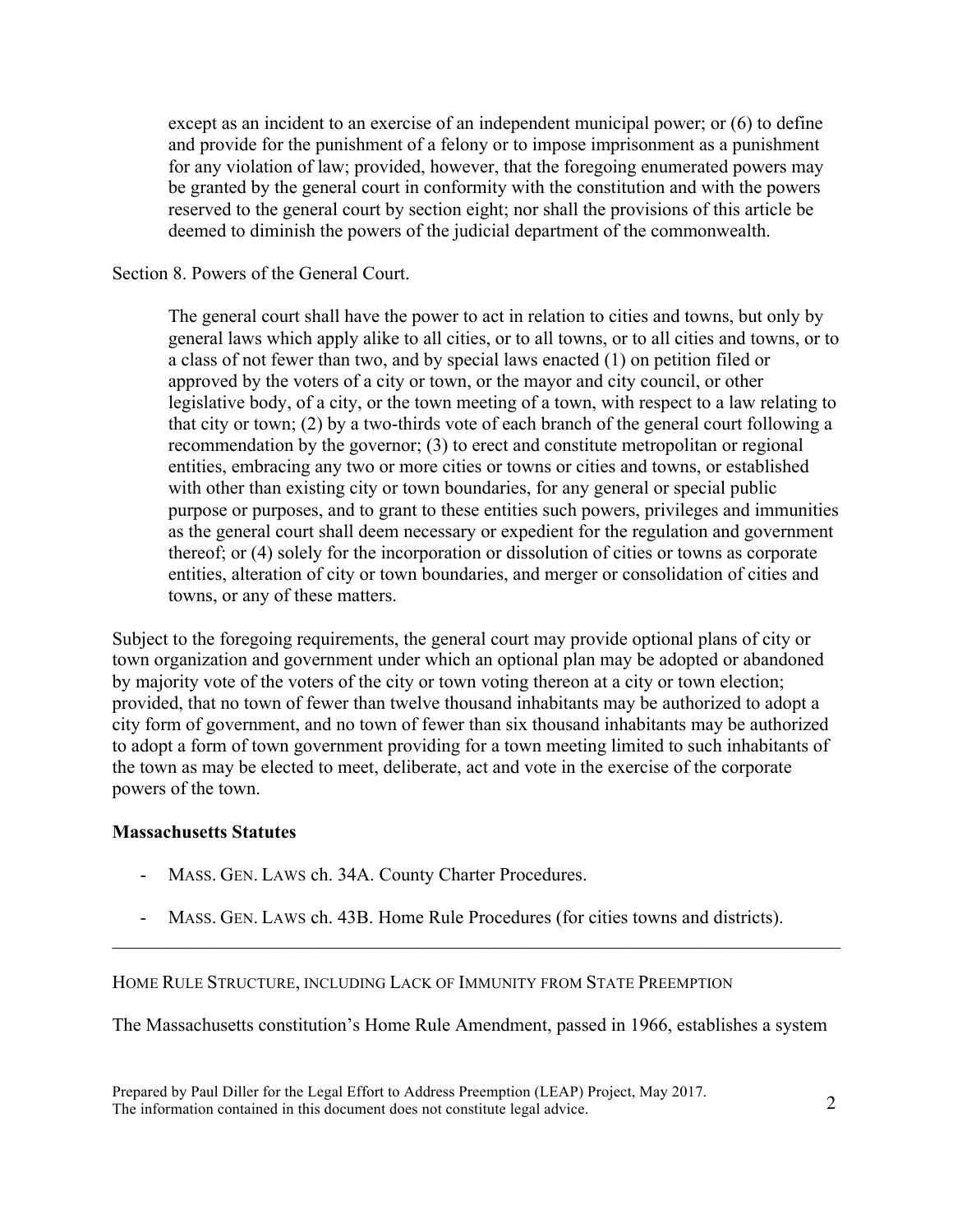of home rule modeled on "legislative supremacy." Section 6 of Article 89 broadly grants powers to cities and towns, subject to the exceptions listed in Section  $7<sup>1</sup>$  As Section 8 explains, the state may overrule cities on any matter but must do so by "general laws." If acting by special law that targets one or two cities, Section 8 outlines detailed procedures that the legislature must follow. Because compliance with these procedures is necessary for a special law to be valid, the Massachusetts Supreme Court has occasionally wrestled with the distinction between a special and general law.<sup>2</sup> As a matter of terminology, it should be noted that ordinances are often referred to as "by-laws" in Massachusetts.

With respect to preemption by general or special law, as a general proposition municipal by-laws are presumed to be valid; the courts attempt to reconcile local regulations with state statutes.<sup>3</sup> The mere existence of a statutory provision for some matters within the purview of the by-law will not render it invalid as repugnant to law,  $4$  provided, however, that the municipality does not attempt to criminalize behavior legalized by the legislature.<sup>5</sup> Thus, municipalities can pass bylaws as an exercise of their police powers but these powers cannot be exercised in a manner that frustrates the purpose or implementation of a general or special law validly enacted.<sup>6</sup> The courts strike down by-laws that "sharply conflict" with state law, such as when the by-law is "facially inconsistent" with State law.<sup>7</sup> "Such a conflict 'appears when either the legislative intent to

Prepared by Paul Diller for the Legal Effort to Address Preemption (LEAP) Project, May 2017. The information contained in this document does not constitute legal advice. 3

 <sup>1</sup> Board of Appeals of Hanover v. Housing Appeals Committee in Dept. of Community Affairs, 294 N.E.2d 393, 408 (Mass. 1973) ("Municipalities are now free to exercise any power or function, excepting those denied to them by their own charters or reserved to the State by s 7, which the Legislature has the power to confer on them, as long as the exercise of these powers is not inconsistent with the Constitution or laws enacted by the Legislature in accordance with s8.").

<sup>2</sup> *E.g.*, Mayor of Boston v. Treasurer & Receiver Gen., 429 N.E.2d 691, 694-95 (Mass. 1981) (holding that statute conditioning the distribution of state funds to Boston on the city's maintaining the same level of police and fire protective services as during the previous fiscal year amounted to unconstitutional special legislation because it was not enacted through the special procedures for such legislation).

<sup>3</sup> Marshfield Family Skateland, Inc. v. Marshfield, 450 N.E.2d 605, 608 (Mass. 1983) (holding that a Town by-law's prohibition of coin-activated, mechanical and electronic amusement devices was not in conflict with state statute which was enacted to remove coin-activated amusement devices from ambit of gambling laws and which was intended to allow localities to license games).

<sup>4</sup> John Donnelly & Sons v. Outdoor Advertising Board, 339 N.E.2d 709, 713 (Mass. 1975) (quoting Commonwealth v. Baronas, 189 N.E. 62, 63 (Mass. 1934)).

<sup>5</sup> *See* American Motorcyclist Ass'n v. Park Comm'n of Brockton, 592 N.E.2d 1314, 1316 (Mass. 1992) (holding that local park commission's ban on the use of motorcycles on certain roadways conflicted with a statutory right to operate motorized vehicles on public rights of way).

<sup>6</sup> Bloom v. City of Worcester, 293 N.E.2d 268, 280 (Mass. 1973); *see also* Amherst v. Attorney Gen., 502 N.E.2d 128, 130 (Mass. 1986) (noting that a town "exceeds its power only when it passes a by-law inconsistent with the Constitution or laws of the Commonwealth"); Mass. Gen Laws ch. 43B § 13 (2017) ("Any city or town may, by the adoption, amendment or repeal of local ordinances or by-laws, exercise any power or function which the general court has power to confer upon it, which is not inconsistent with the constitution or laws enacted by the general court in conformity with powers reserved to the general court by section 8 of Article LXXXIX of the Amendments to the Constitution and which is not denied, either expressly or by clear implication, to the city or town by its charter.").

<sup>7</sup> *See* Del Duca v. Town Administrator of Methuen, 329 N.E.2d 748, 753 (Mass. 1975) (invalidating the portion of a town's ordinance restructuring the method of appointing planning board members because of conflict with state law).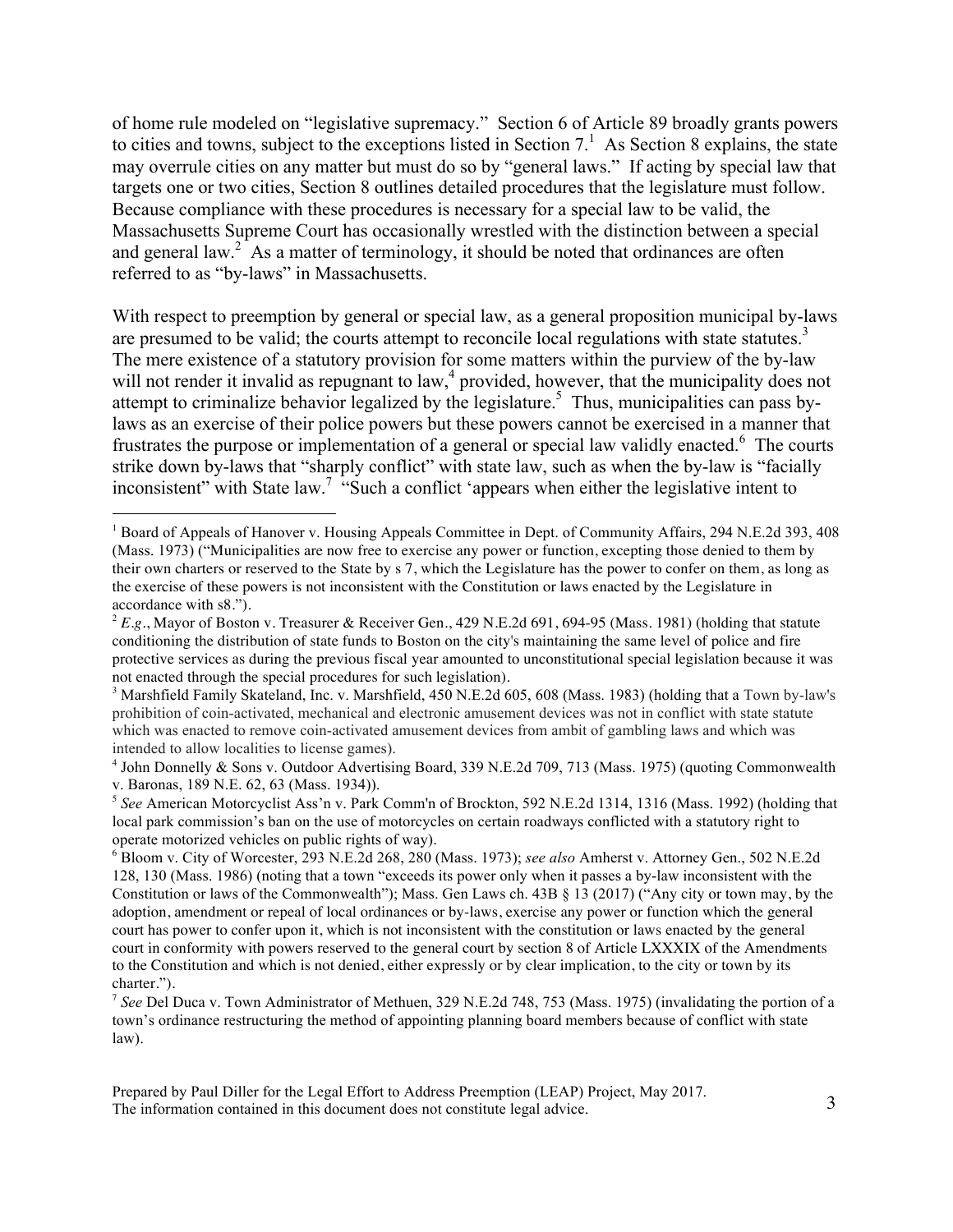preclude local action is clear, or, absent plain expression of such intent, the purpose of the statute cannot be achieved in the face of the local by-law."<sup>8</sup> Legislative intent to supersede local regulations need not be expressly stated where state law deals with the subject comprehensively and may reasonably be inferred as intended to preclude exercise of any local power or function on the same subject.<sup>9</sup> Applying these tests, state courts frequently uphold local regulation that goes beyond that set by state law.<sup>10</sup>

If the legislature's intent is sufficiently clear, state law will preempt local ordinances even when they regulate such seemingly "local" matters as the structure of a town's planning board.<sup>11</sup>

## EXCEPTIONS TO HOME-RULE POWERS

Section 7 of the Home Rule Amendment limits local authority in six areas without further action by the legislature: (1) regulation of elections other than amending or revising a charter; (2) the levy of taxes; (3) extension of local debt; (4) disposal of park land; (5) enactment of private or civil law governing civil relationships; (6) definition of felonies. Exceptions (2) and (3) deprive Massachusetts municipalities of meaningful fiscal home rule.<sup>12</sup>

In a well-known case interpreting exception (5), *Marshal House, Inc. v. Rent Review and Grievance Board of Brookline*, the Massachusetts Supreme Judicial Court held that the city's rent control laws were invalid because they governed "civil relationships" between landlords and tenants.<sup>13</sup> The court found that even though the goal of the ordinance may be "public," the chosen methods gave it a "civil" character.<sup>14</sup> Read broadly, the civil and private law exception threatens to swallow the regulatory authority granted by home rule.<sup>15</sup> The Massachusetts high court's decisions after *Marshal House*, however, have taken a narrower view of the exception, holding that it did not prevent a city from adopting a local antidiscrimination or condominium conversion ordinance<sup>16</sup>

In sum, Massachusetts provides some home rule to cities and towns, but it is riddled with

 <sup>8</sup> Take Five Vending, Ltd. v. Provincetown, 615 N.E.2d 576, 579 (Mass. 1993) (quoting *Bloom*, 293 N.E.2d at 281). <sup>9</sup> School Committee of Boston v. City of Boston, 421 N.E.2d 1187 (Mass. 1981) (quoting *Bloom*, 293 N.E.2d at 280.)

<sup>&</sup>lt;sup>10</sup> *E.g.*, Tri-Nel Mgt., Inc. v. Board of Health of Barnstable, 741 N.E.2d 37 (Mass. 2001) (upholding local restriction on smoking in bars and restaurants that was more stringent than state law).

<sup>11</sup> *See Del Duca*, 329 N.E.2d at 753-55.

<sup>&</sup>lt;sup>12</sup> *Accord* GERALD E. FRUG & DAVID J. BARRON, CITY BOUND 76-77 (2008) (noting that "Boston's taxing powers are unusually limited . . . .").

<sup>&</sup>lt;sup>13</sup> Marshal House, Inc. v. Rent Review and Grievance Board of Brookline, 260 N.E.2d 200, 206-07 (Mass. 1970). <sup>14</sup> *Id*.

<sup>15</sup> *See generally* Paul A. Diller, *The City and the Private Right of Action*, 64 STAN. L. REV. 1109 (2012).

<sup>&</sup>lt;sup>16</sup> Flynn v. City of Cambridge, 418 N.E.2d 335 (Mass. 1981) (upholding local condominium conversion ordinance despite interference with private law because it was passed pursuant to "independent power" delegated by legislature); *Bloom*, 293 N.E.2d at 168 (upholding local antidiscrimination ordinance despite allegation that it interfered with private law).